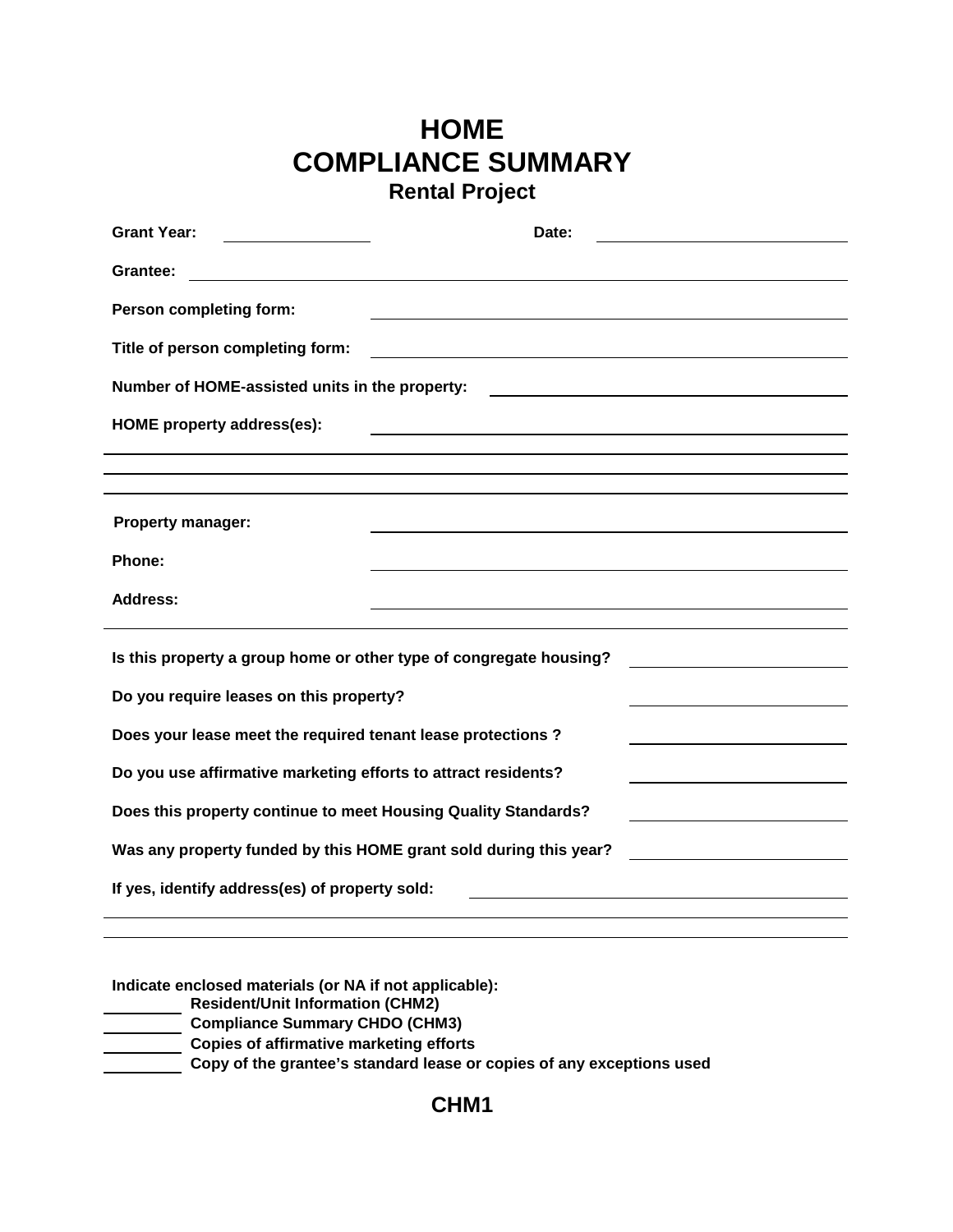## **HOME COMPLIANCE SUMMARY Rental Resident Profile**

| Property<br>Total<br>Address/Unit<br>No. of |                 | <b>Resident's</b><br>Last | Move-in | Move-out<br>Date | Move-in<br>Income | Recert.<br>Income | Lower Income<br>Percentage |     |     | <b>Maximum Monthly</b><br><b>HOME Rents Less UA</b> |     | <b>Monthly</b><br>Resident | <b>Utility</b>      | <b>Total</b><br>No. of | Actual |
|---------------------------------------------|-----------------|---------------------------|---------|------------------|-------------------|-------------------|----------------------------|-----|-----|-----------------------------------------------------|-----|----------------------------|---------------------|------------------------|--------|
| <b>Number</b>                               | <b>Bedrooms</b> | Name                      |         |                  |                   |                   | 50%                        | 60% | 80% | High                                                | Low |                            | Paid Rent Allowance | <b>Occupants</b>       | rent   |
|                                             |                 |                           | Date    |                  |                   |                   |                            |     |     |                                                     |     |                            |                     |                        |        |
|                                             |                 |                           |         |                  |                   |                   |                            |     |     |                                                     |     |                            |                     |                        |        |
|                                             |                 |                           |         |                  |                   |                   |                            |     |     |                                                     |     |                            |                     |                        |        |
|                                             |                 |                           |         |                  |                   |                   |                            |     |     |                                                     |     |                            |                     |                        |        |
|                                             |                 |                           |         |                  |                   |                   |                            |     |     |                                                     |     |                            |                     |                        |        |
|                                             |                 |                           |         |                  |                   |                   |                            |     |     |                                                     |     |                            |                     |                        |        |
|                                             |                 |                           |         |                  |                   |                   |                            |     |     |                                                     |     |                            |                     |                        |        |
|                                             |                 |                           |         |                  |                   |                   |                            |     |     |                                                     |     |                            |                     |                        |        |
|                                             |                 |                           |         |                  |                   |                   |                            |     |     |                                                     |     |                            |                     |                        |        |
|                                             |                 |                           |         |                  |                   |                   |                            |     |     |                                                     |     |                            |                     |                        |        |
|                                             |                 |                           |         |                  |                   |                   |                            |     |     |                                                     |     |                            |                     |                        |        |
|                                             |                 |                           |         |                  |                   |                   |                            |     |     |                                                     |     |                            |                     |                        |        |
|                                             |                 |                           |         |                  |                   |                   |                            |     |     |                                                     |     |                            |                     |                        |        |
|                                             |                 |                           |         |                  |                   |                   |                            |     |     |                                                     |     |                            |                     |                        |        |
| <b>GRANTEE</b>                              |                 |                           |         |                  |                   |                   |                            |     |     |                                                     |     |                            |                     |                        |        |
| <b>OWNER</b>                                |                 |                           |         |                  |                   |                   |                            |     |     |                                                     |     |                            |                     |                        |        |
| <b>DATE PREPARED</b>                        |                 |                           |         |                  |                   |                   |                            |     |     |                                                     |     |                            |                     |                        |        |

**PREPARER'S NAME**

**PREPARER'S PHONE NO.**

**PLEASE SUBMIT A CURRENT UTILITY ALLOWANCE SCHEDULE ALONG WITH THE RESIDENT PROFILE.**